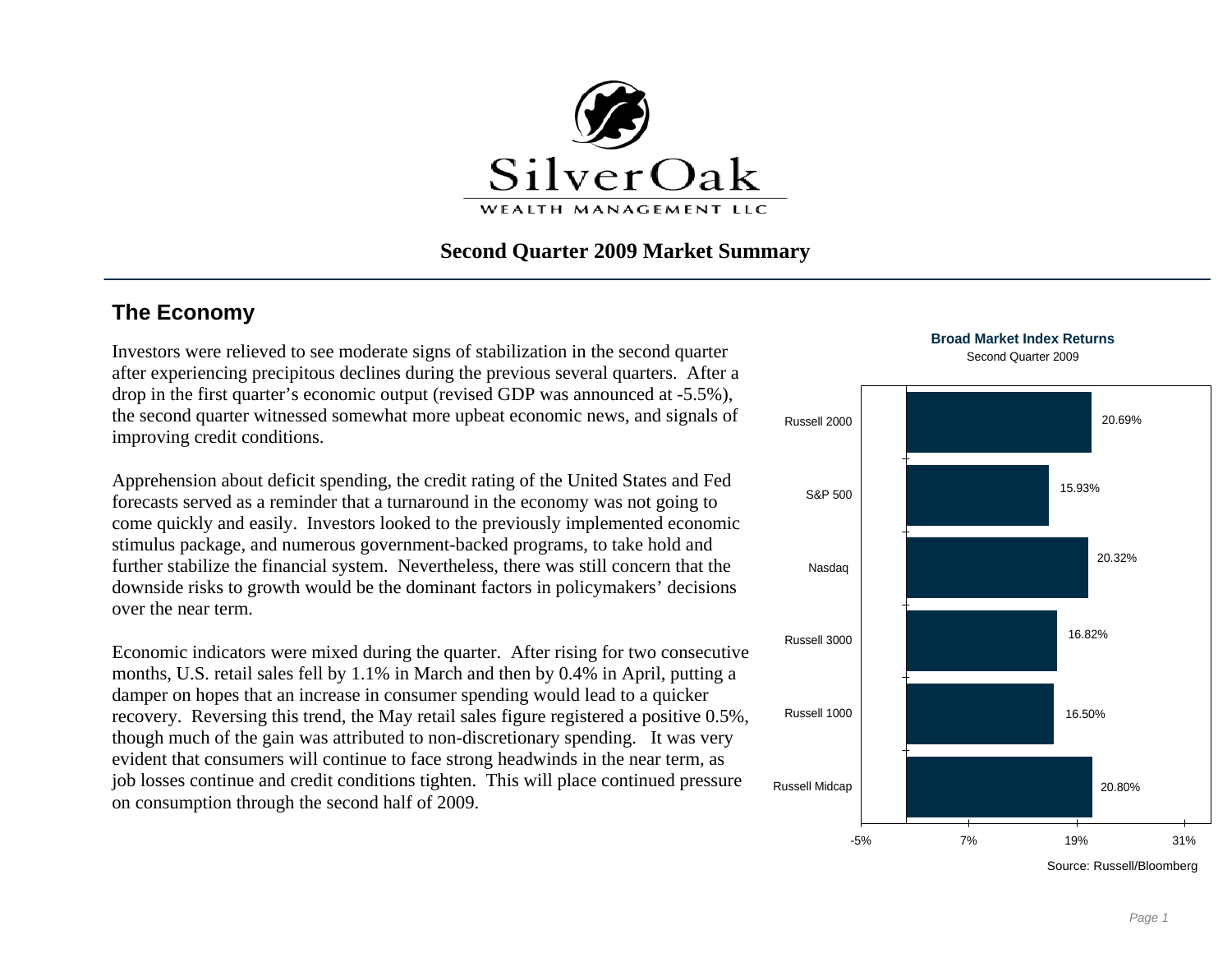

### **U.S. Equity Market Returns by Major Sector**

(Securities in S&P 500, 2nd Quarter 2009)

Employment numbers were highly scrutinized as the number of Americans out of work continued to rise, though at a moderating rate. The April employment report showed a loss of 539,000 jobs, causing the unemployment rate to climb from 8.5% to 8.9%. During the following month, May's report recorded a loss of 345,000 jobs, the smallest decline during the past eight months. This "less bad" number still pushed the unemployment rate higher, rising from 9.2% to 9.4%. Job losses have remained at significant levels during the quarter, and have registered their highest levels since the fall of 1983.

The housing market has generally been considered to be at the epicenter of the financial crisis, and it continued its downward trend. REIT's continued to struggle with distressed property values, though they rallied sharply in April. There was evidence to suggest that the housing market was getting close in its search for a bottom as April's Case-Shiller Home Price  $Index<sup>1</sup>$  (covering 20 major U.S. cities) slowed for the first time since 2007.

The National Association of Homebuilders (NAHB) Housing Market Index<sup>2</sup> improved from 9 to 14 for the month of April, reaching the highest level since the previous October. However, the last report of the quarter missed expectations, with the index falling from 16 to 15, as rising mortgage rates and foreclosures continued to plague the housing market.

Source: Standard&Poor's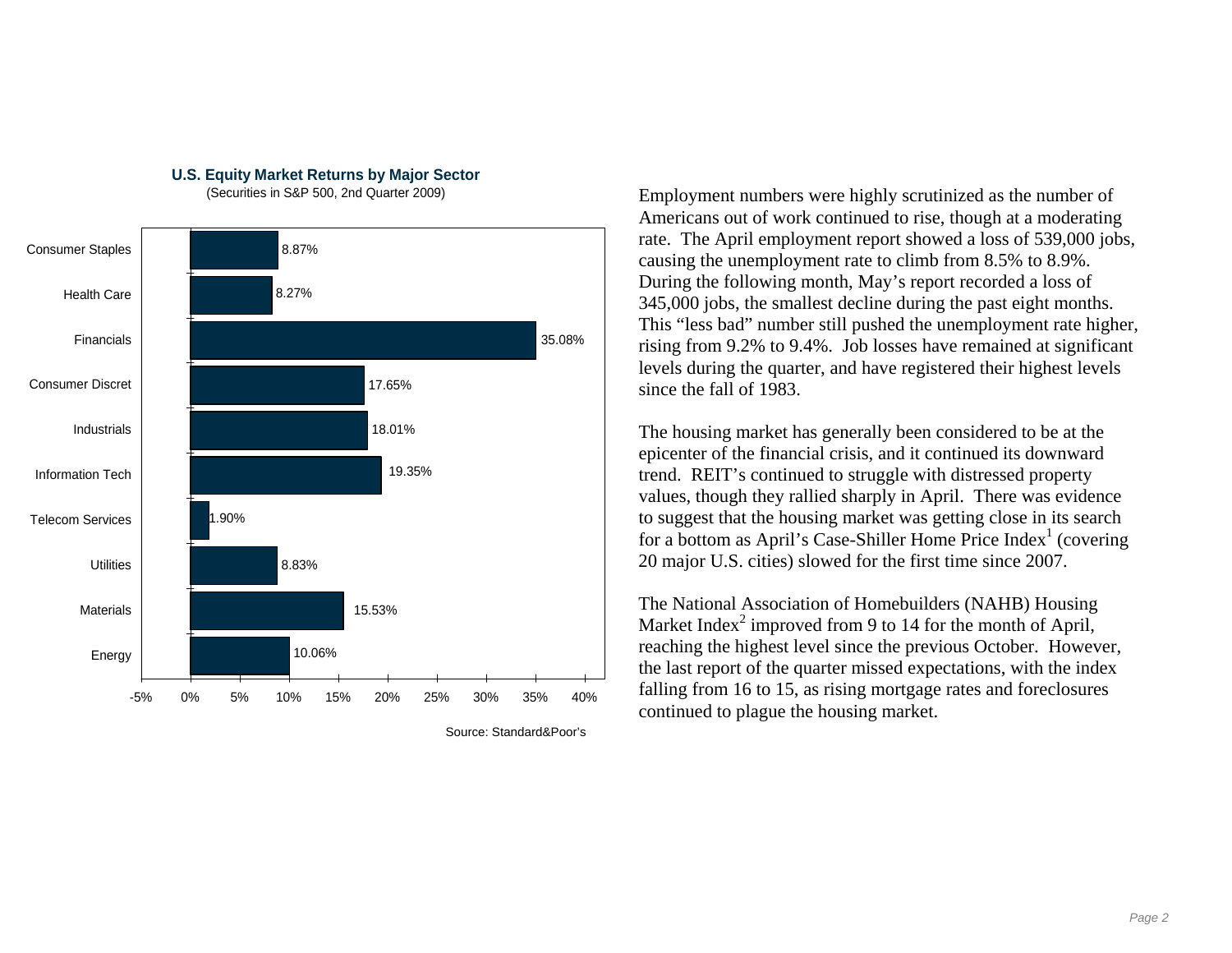There was some assurance to be found for the consumer during the past three months. Consumer confidence remained on the upswing, as the May Conference Board Consumer Confidence Index<sup>3</sup> came in higher than expected at 54.8, versus expectations of 43.0. May marked the second consecutive month in which the reading improved nearly 15 points, although the index for June retreated somewhat to 49.3.

Other reassurance could be found in the financial sector when news surfaced that companies such as Goldman Sachs, JPMorgan Chase and American Express would attempt to repay the billions borrowed in TARP funding with the hope of escaping TARP restrictions imposed on recipients of the funding. The financial sector of the S&P 500 Index finished up 35.1% for the quarter.

The Federal Reserve continued its purchase of mortgage-backed securities at a steady rate. In addition, on April 29<sup>th</sup>, the Fed voted unanimously to keep the target federal funds rate at near zero percent, indicating a belief that limited inflationary pressures remain contained. The Fed's decision foreshadowed the Core CPI report for May, which came in at a modest 0.1%.

Fed officials restated their intent to keep rates low for an extended period of time, in addition to continuing their purchase of mortgagerelated and Treasury securities with the goal of supporting credit markets. Minutes from April's Federal Open Market Committee (FOMC) meeting showed the Fed had become less optimistic about a return to economic growth as they lowered their GDP estimates through 2011 and increased their unemployment expectations.

The Fed was scheduled to release results concerning the bank stress tests on May 4<sup>th</sup>. However, debates between the banks and regulators as to the nature of the disclosures forced a delay. The results determined that 19 of the largest banks would experience an estimated \$600 billion in losses, while ten of the banks would need to raise additional capital through the issuance of common equity. Despite the news, bank stocks continued to rise with Wells Fargo and Morgan Stanley being the first to issue stock, and raise new capital. The increase in bank stocks, coupled with the 3-month  $LIBOR<sup>4</sup>$  reaching a new record low, was interpreted as an indication of stabilization in the credit markets.

Headline news throughout the quarter included stories such as the swine flu outbreak as well as the filing for bankruptcy by Chrysler and General Motors. Chrysler filed for bankruptcy protection on April 30<sup>th</sup> after failing to reach a deal with secured lenders to cut its debt. The company hoped to emerge from their financial troubles with \$10 billion of government aid, and a merger with the Italian automaker Fiat.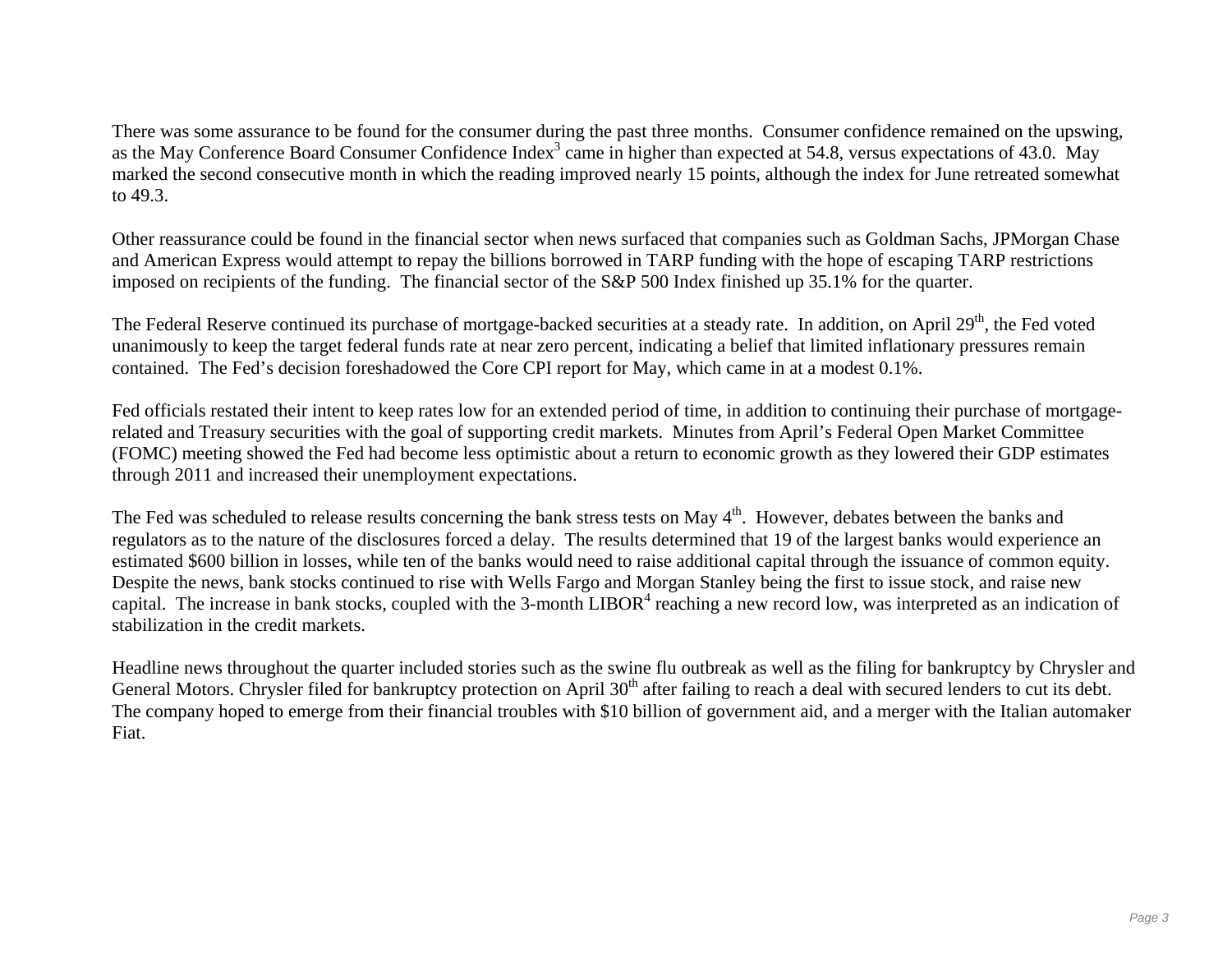In a similar manner, GM filed for bankruptcy protection on June 1<sup>st</sup> as part of the Obama administration's plan of seeking to restructure the company to a more manageable size, and give a majority ownership stake to the federal government. The decision marked the largest industrial bankruptcy filing in U.S. history. Despite GM's announcement, the S&P finished the week up 2.3% as the news was widely expected, and was offset by better than expected economic data.

On Wednesday June 16<sup>th</sup>, President Obama detailed a list of proposals designed to give the government more involvement in private markets in the hopes of preventing the type of risk-taking behavior which spurred the current economic crisis. The plan proposes an overhaul in regulatory processes involving the U.S. financial system, and methods for governing large financial institutions.

Financial markets were mixed as the second quarter drew to a close. The Federal Open Market Committee (FOMC) minutes released on June 24<sup>th</sup> contained some slight changes to the economic outlook, but no changes to actual policy. Markets closed relatively unchanged, based on the Fed's observations such as "conditions in financial markets have generally improved" and that the rate of economic decline was "slowing." The "abating and repulsive" second quarter of 2009 came to a close gingerly. No clear direction for economic activity has emerged and there continues to be two opposing opinions. On the one hand, there are those taking comfort in the continued indications of "green shoots" (signals of recovery during an economic downturn) sprouting up throughout the economic landscape. These optimists are challenged by those on the other side of the fence who acknowledge that there has been stabilization since the first quarter, but nevertheless require further signs of progress before acknowledging that the economy is on a clear path to recovery.

## **Interest Rates**

In general, the fixed income markets experienced diverging fortunes in the second quarter: U.S. government securities experienced declines in prices and increases in yields during the second quarter; corporate obligations saw prices rise and yields fall; and municipals were mixed. Much of the backup in yields can be attributed to the increased borrowing demands of the U.S. government as it finances many of the economic stimulus programs and initiatives put in place over the past couple of quarters. In addition, some observers believe the massive quantitative easing, undertaken by the Fed to support the system, places the economy at risk of heightened inflation, the expectations for which result in higher yields.

U.S. government securities bore the brunt of the yield increase on a relative basis. While the shortest maturity obligations actually saw yields fall somewhat, maturities of two years and beyond saw yield increases and price declines for the quarter. The yield on the 2-year Treasury Note rose from 0.80% at the end of March to 1.11% on June 30th; the 5-year yield rose from 1.66% at the end of March to 2.56% on June 30th; and the yield on the 10-year rose from 2.66% to 3.53% respectively.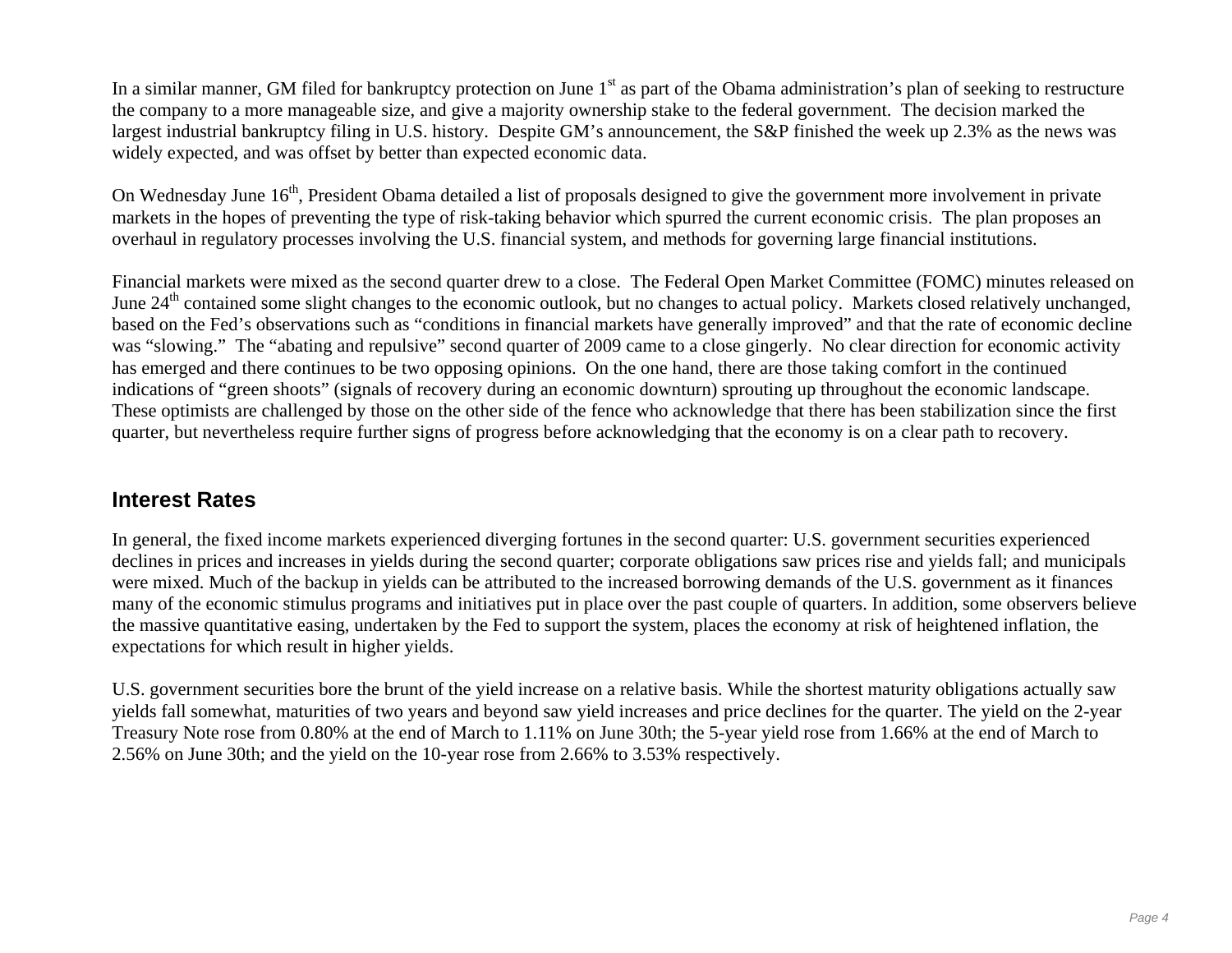Corporate bonds exhibited the mirror image of the performance of U.S. government securities in the second quarter. Because of the improving economic backdrop, both investment-grade and high-yield corporate bonds generally witnessed price increases and yield declines. For example, the yield on the FINRA/Bloomberg Index<sup>5</sup> of active investment-grade securities fell from 7.35% at the end of March to 5.80% on June 30th. The yield on the FINRA/Bloomberg Index<sup>5</sup> of high-yield securities fell even more dramatically, from 16.39% at the end of March to 11.95% on June 30th.

Municipal securities performance was mixed during the second quarter. Yields were generally lower, but to a far less extent than corporate obligations. The yield on a 2-year AAA General Obligation bond fell two basis points, from 0.99% at the end of March to 0.97% on June 30th. The yield on the 10-year AAA General Obligation bond rose slightly, from 3.48% to 3.52% respectively. Because the 10-year Treasury yield is almost identical, the Municipal offers a significant premium on a taxable equivalent basis.



**U.S. Treasury, Muni and Corporate 30-Year Yield Curves**

Source: Bloomberg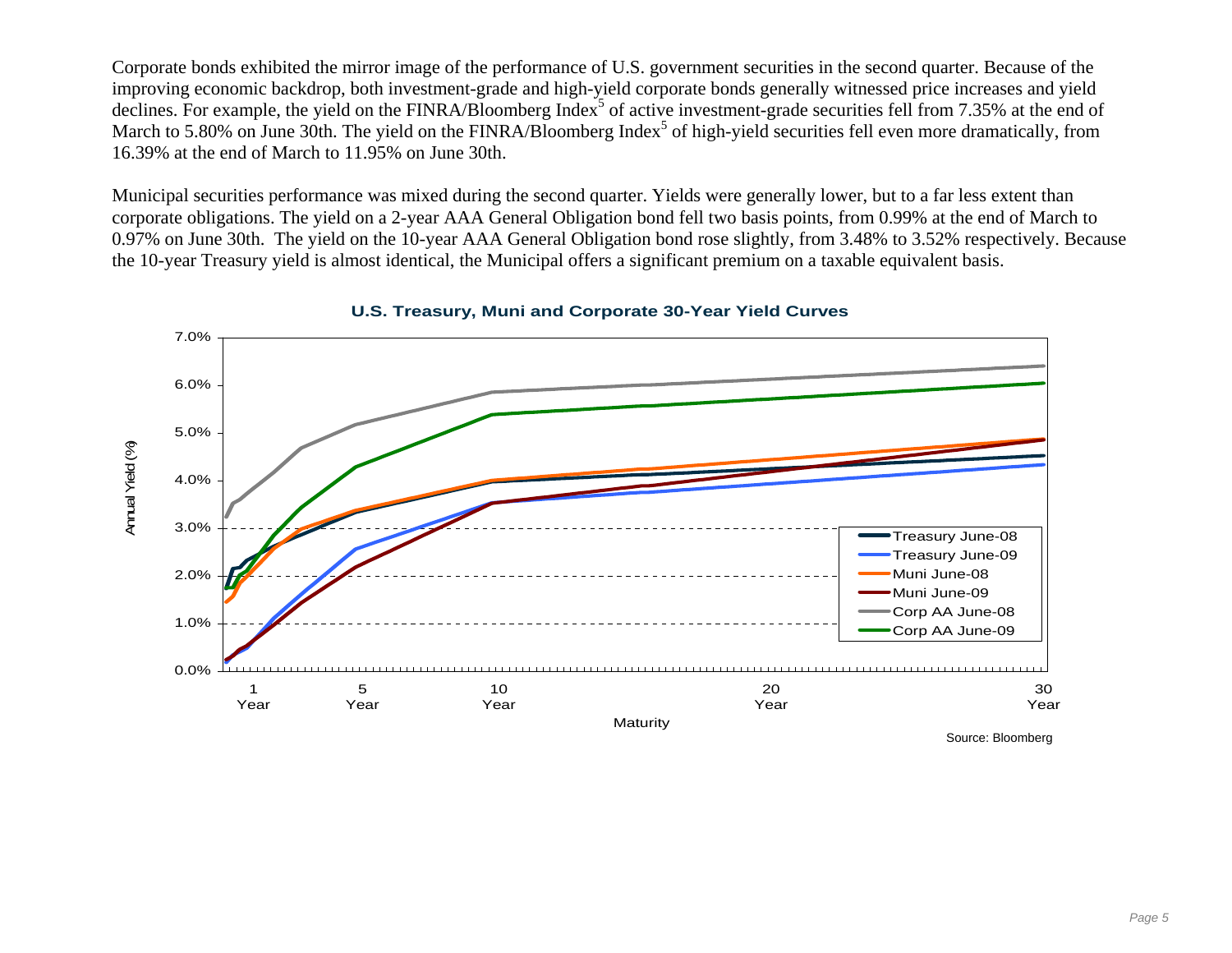# **Equity Markets**

In a sharp contrast to the first quarter of 2009, equity markets rebounded in the second quarter. The S&P finished the quarter up 15.9% while the NASDAQ closed up 20.3%. These gains were able to turn both indices positive for the year, following first quarter losses of -11.0% and -2.8%, respectively.

Emerging markets posted big gains during the quarter as the MSCI Emerging Markets Index posted a return of 34.8%. Year-to-date, the index is up 36.2%. In similar fashion, indices for the regions of Asia, Eastern Europe, and Latin America all posted returns greater than 30%.

Developed markets posted double digit returns with the MSCI EAFE, a major benchmark for international equity, registering a 25.9% gain for the quarter and 8.4% year-todate. The MSCI European and MSCI Japan indices posted gains of 25.9% and 23.1%, also placing them in positive territory since the beginning of the year. Large-cap, mid-cap, and small-cap equity indices all rebounded for the quarter with the Russell 1000, Russell Mid-Cap and Russell 2000 posting gains of 16.5%, 20.8% and 20.7%, respectively.

Certain  $S\&P/GICS^6$  sectors had strong performance for the quarter. Financials led the way posting a 35.1% gain, though the sector remains down 4.8% for the year. Information Technology, Industrials and Consumer Discretionary also posted gains greater than 15%. Year-to-date, Information Technology has been the strongest performing sector with a

### **Non-U.S. Equity Market Returns**

By Country (U.S.Dollars) 2nd Quarter 2009